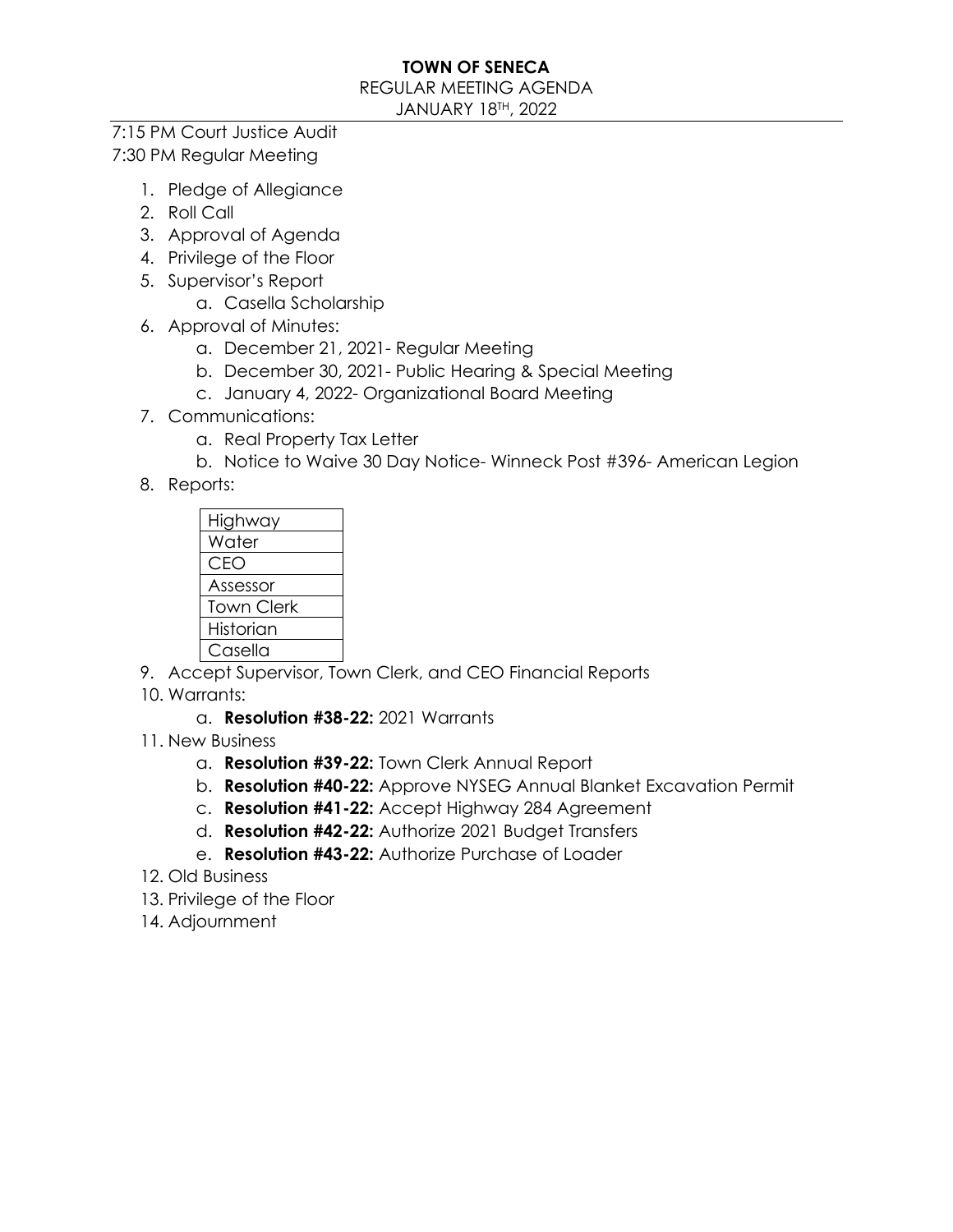REGULAR BOARD MEETING JANUARY 18TH, 2022

## **Resolution # 38-22**

Authorization to Pay the 2022 Audited Vouchers

| <b>Claim Category</b>       | <b>Claim Numbers</b> | <b>Claim Amount</b> |
|-----------------------------|----------------------|---------------------|
| <b>GENERAL</b>              |                      |                     |
| <b>HIGHWAY</b>              |                      |                     |
| <b>WATER</b>                |                      |                     |
| <b>SEWER</b>                |                      |                     |
| <b>HALL</b>                 |                      |                     |
| <b>STANLEY</b>              |                      |                     |
| SENECA CASTLE               |                      |                     |
| <b>TRUST &amp; AGENCY</b>   |                      |                     |
| <b>WATER CAPITAL SYSTEM</b> |                      |                     |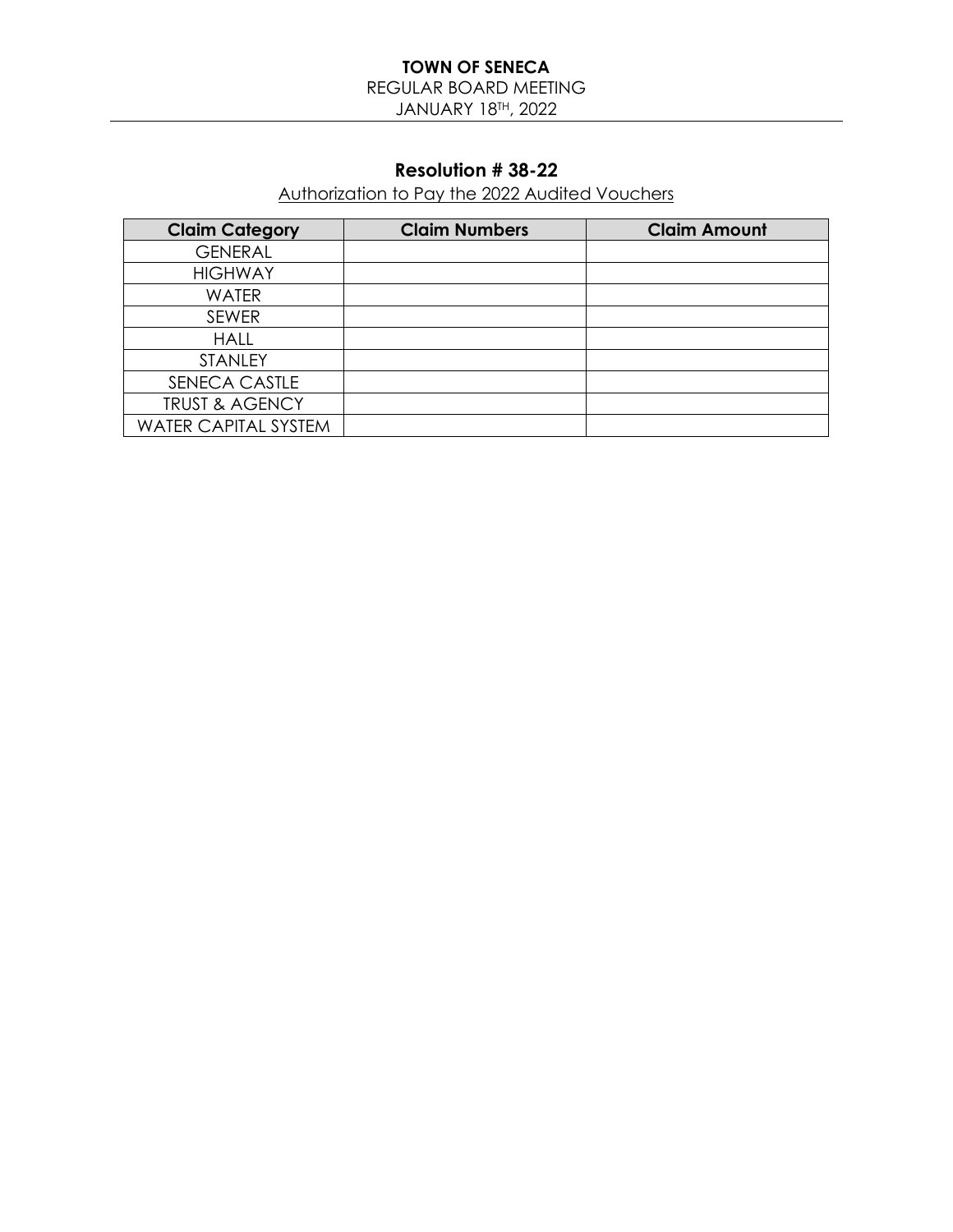REGULAR BOARD MEETING

JANUARY 18TH, 2022

## **Resolution #39-22**

#### Accept Town Clerk Annual Report

**WHEREAS** in accordance with Town Law §123, the Seneca Town Clerk has provided the Town Board of the Town of Seneca with her annual report and accounting records; and

**NOW THEREFORE BE IT RESOLVED** the Town Board of the Town of Seneca hereby accepts the annual report of the Seneca Town Clerk and finds the account records to be in order.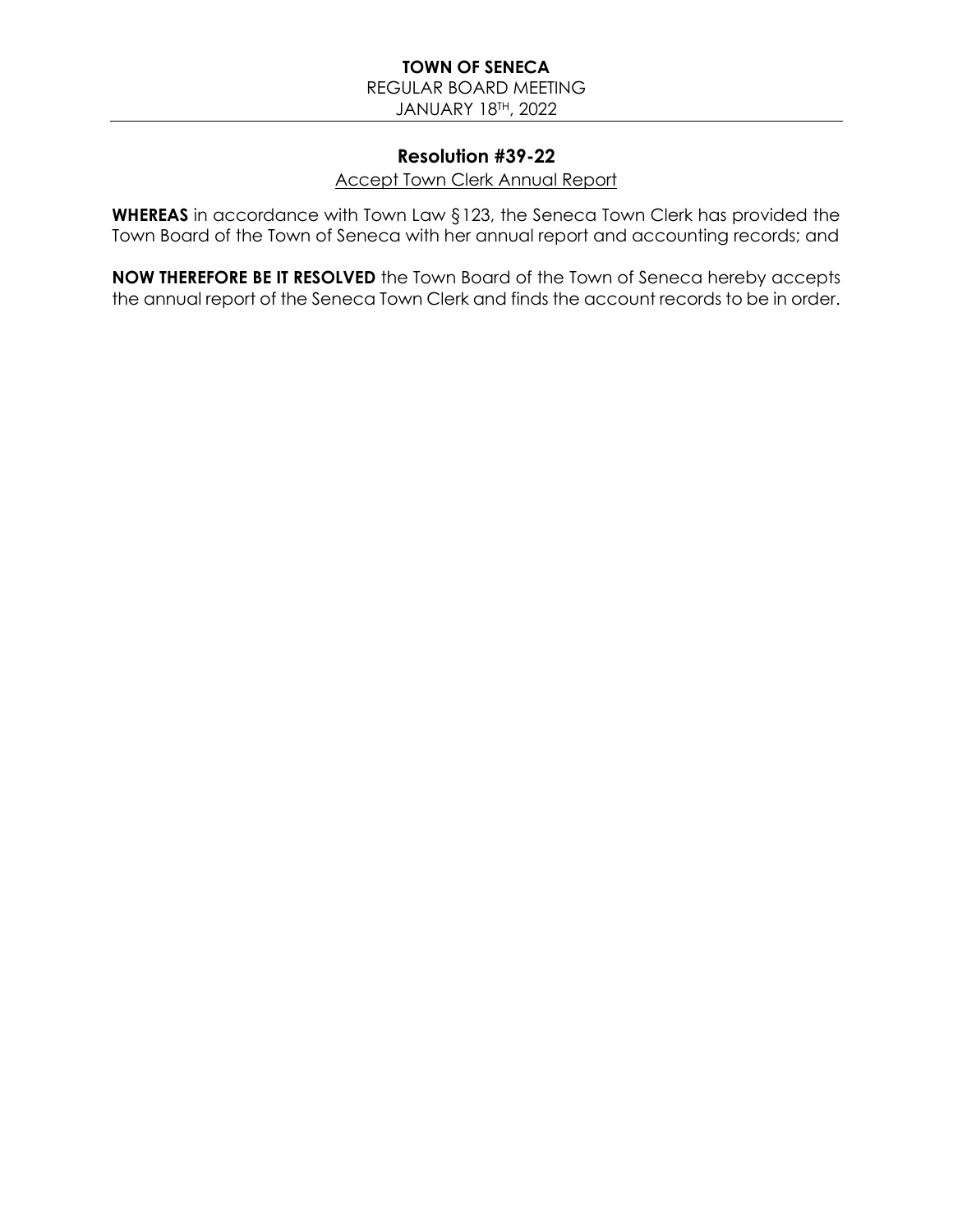#### **TOWN OF SENECA** REGULAR BOARD MEETING JANUARY 18TH, 2022

### **Resolution #40-22**

#### Approve the 2022 Excavation Permit for Gas Installation

**WHEREAS** New York State Electric and Gas corporation (NYSEG) has requested a blanket permit from the Town of Seneca to install gas services within the Right-Of-Way on all Town Highways from January 1, 2022 thru December 31, 2022; and

**WHEREAS** it is the recommendation of the Highway Superintendent to authorize this permit; and

**NOW THEREFORE BE IT RESOLVED** the Town Board of the Town of Seneca hereby authorizes the 2022 excavation permit for NYSEG and directs the Highway Superintendent to sign and return said permit.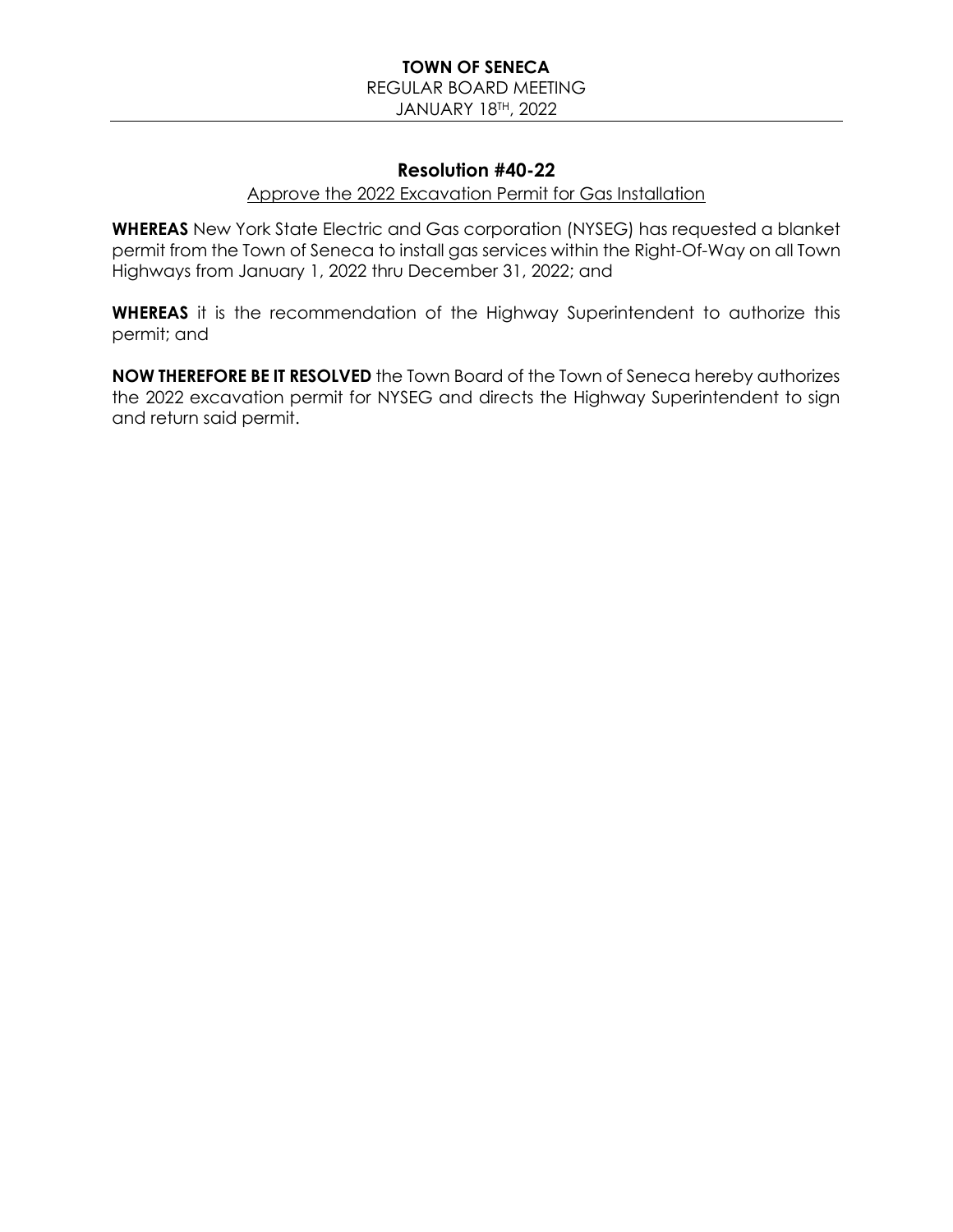#### **TOWN OF SENECA** REGULAR BOARD MEETING JANUARY 18TH, 2022

### **Resolution #41-22**

#### Accept 2022 Highway 284 Agreement for the Expenditure of Highway Monies

**WHEREAS** the Seneca Town Highway Superintendent Presents the 2022 agreement for the expenditure of Highway Monies pursuant to the provisions of Section 284 of the Highway Law; and

**WHEREAS** this agreement details the proposed expenditure of \$642,000.00 for general and permanent repairs on over 75 miles of town highways; and

**NOW THEREFORE BE IT RESOLVED** the Town Board of the Town of Seneca hereby accepts the 2021 agreement for the expenditure of highway monies as presented.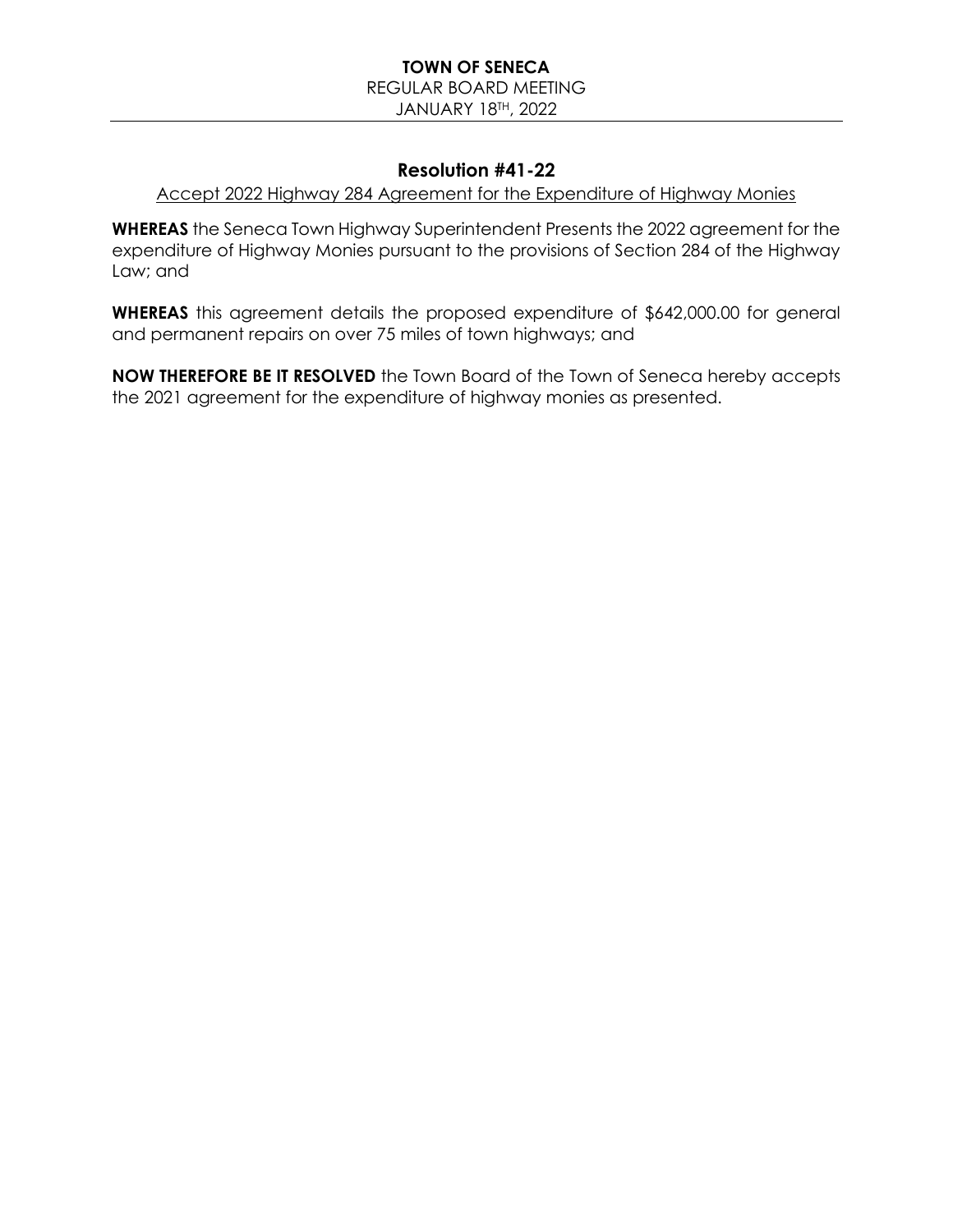REGULAR BOARD MEETING

JANUARY 18TH, 2022

### **Resolution #42-22**

#### Authorize 2021 Budget Transfers

**WHEREAS** the bookkeeper and Budget Officer of the Town of Seneca are requesting to make the following transfers to the 2021 budget; and

| <b>FUND</b>  | <b>FROM</b> | <b>TO</b> | <b>AMOUNT</b> |
|--------------|-------------|-----------|---------------|
| General (A)  |             |           |               |
|              |             |           |               |
|              |             |           |               |
| Highway (DA) |             |           |               |
|              |             |           |               |
|              |             |           |               |
| Water (SW1)  |             |           |               |
|              |             |           |               |
|              |             |           |               |

**NOW THEREFORE BE IT RESOLVED** the Town Board of the Town of Seneca hereby authorizes the bookkeeper to make the above transfers to the 2021 budget.